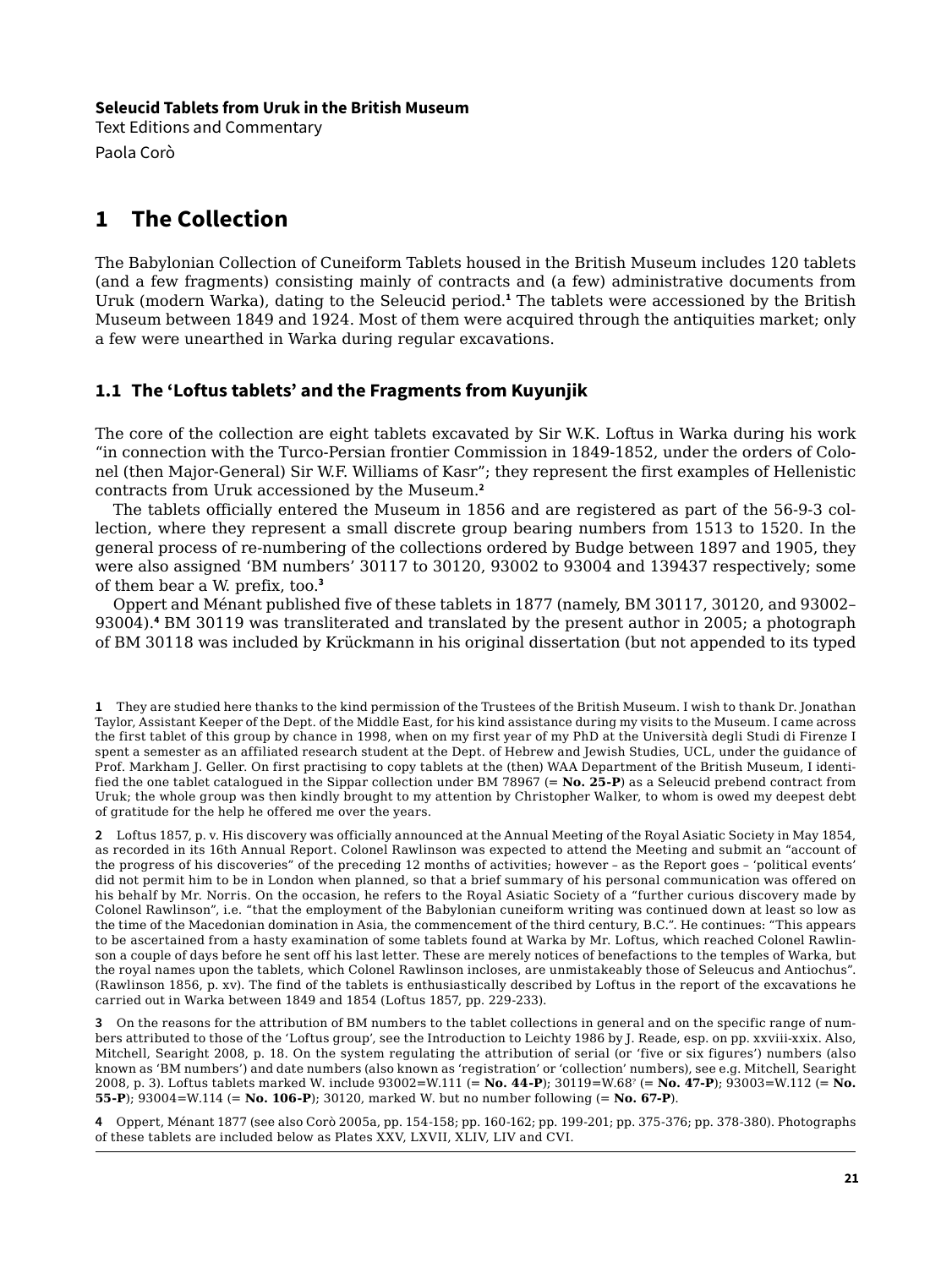copy): the first transliteration of this text appeared in Doty's dissertation.**<sup>5</sup>**

The fragments registered as BM 139437, still unpublished, are edited below (see **No. 115-P**); they are 'presumed to belong' to the 56-9-3 collection.**<sup>6</sup>**

Two small fragments (K. 11800 and K. 4790) registered within the Kuyunjik collection may be added to this group. Due to the particular nature of the materials included in this collection (the so-called 'Layard materials'), the information on their provenance is not reliable;**<sup>7</sup>** however, both are undoubtedly fragments of Hellenistic tablets from Uruk. One of them, K. 11800, joins BM 30118: a new edition of the now complete tablet will be found below (see **No. 8-P**).**<sup>8</sup>**

K. 4790 (**No. 107-?**) is an unassociated fragment, preserving part of the witness list and the date formula of a document dating to the reign of Demetrius.**<sup>9</sup>** Its description is included here for no other reason except its belonging to the same collection as K. 11800.

All the extant tablets come from the antiquities market. They are variously distributed among the Bu 89-4-26 collection (1 tablet); the 1913-4-16 (43 tablets); the 1914-4-4 (39 tablets); the 1920-6-15 (20 tablets) and the 1924-12-13 (7 tablets) collections.

#### **1.2 Tablets in the Bu 89-4-26 Collection**

BM 78967 (Bu 89-4-26, 252; = **No. 25-P**) arrived at the British Museum on April 1889 as part of Budge's purchases during his third mission to Iraq on behalf of the British Museum.**<sup>10</sup>** Apparently the tablets in this collection included texts from Kuyunjik, Abu Habbah (Sippar), Tell ed-Der and Borsippa (Birs Nimrud) and other sites in the Diyala region: the recorded provenance of the subgroup including BM 78967 (= **No. 25-P**) is 'Babylonia'. It is likely one of those later tablets included in the Sippar collection that Walker describes as 'from Babylon or its vicinity'.**<sup>11</sup>**

## **1.3 Tablets Bought from the Antiquities Dealer Gejou**

The tablets appertaining to the 1912-7-6, 1913-4-16; 1914-4-4, 1920-6-15 and 1924-12-13 collections were all purchased by the British Museum from the French antiquities dealer J.E. Gejou between 1912 and 1924.**<sup>12</sup>**

**5** Oelsner 1986, pp. 148-149. Krückmann 1931; Doty 1977, p. 416-418; see also Corò 2005a, pp. 199-201. The correspondence between BM numbers, Oppert and Ménant's edition and Loftus' numbers is recorded as follows by Oelsner (1986, p. 149): Oppert I = BM 30117 = Loftus 2; Oppert II = BM 93002 = Loftus 3; Oppert III = BM 93003 = Loftus 4; Oppert IV = BM 30120 (no Loftus number); Oppert  $V = BM 93004 = Loftus 1$ . Mitchell and Searight, on the basis of the description of the tablets in Loftus' report, convincingly suggest to identify Oppert III = BM 93003 (= **No. 55-P**) with Loftus 3; Oppert II = BM 93002 (**No. 44-P**) with Loftus 4; BM 30118+ (= **No. 8-P**) is tentatively identified with Loftus 5. Moreover, BM 30120 (= **No. 67-P)**, BM 30119 (= **No. 47-P**) and the fragments registered as 139437 (= **No. 107-?**) might correspond to the 'three remaining tablets' mentioned by Loftus in his report: Mitchell, Searight 2008, p. 205 (#671); p. 213 (#695); p. 214 (#698); p. 216 (#704); p. 218 (#708); p. 222 (#717); p. 232 (#746); see Loftus 1857, p. 231. The same correspondences were suggested to me by C.B.F. Walker (personal communication, July 2000).

- **6** C.B.F. Walker, personal communication.
- **7** K. 4790 (= **No. 107-?**) is described in Bezold 1891, p. 662. On the Kuyunjik collection see Reade 1986.
- **8** BM 30119 (= **No. 47-P**): see Corò 2005a, pp. 424-425. BM 30118+ (**No. 8-P**): Doty 1977, pp. 416-418.
- **9** See Oelsner 1986, p. 162.

**10** See Walker's detailed description in Leichty, Finkelstein, Walker 1988, p. xix. See also Mitchell, Searight 2008, p. 20. It is the fortuitous recognition of BM 78976 as a text from Seleucid Uruk, that originally gave rise to my engagement in the edition of this 'collection'. The tablet is described in Mitchell, Searight 2008, p. 208 but erroneously labelled as BM 105195 (I wish to thank C.B.F. Walker for drawing my attention to the correct identification of this tablet).

**11** Leicthy, Finkelstein, Walker 1988, p. xii; see also Walker's remarks on the Hellenistic tablets belonging to the Bu-5-12 collection, on p. xvii.

**12** The same dealer in 1913 sold the Harvard Semitic Museum in 1913 a lot of 305 tablets, among which are two contracts from Uruk dating to the Seleucid period: Wallenfels 1998, p. xi. He also offered tablets to the Louvre (as stated by Borowski in the Introduction to Westenholz 2003; more recently see Frame 2013, pp. 10-13) and between 1900 and 1914 did business with the Russian historian and collector N. Likhachev, selling him most of the tablets, that later entered the collections of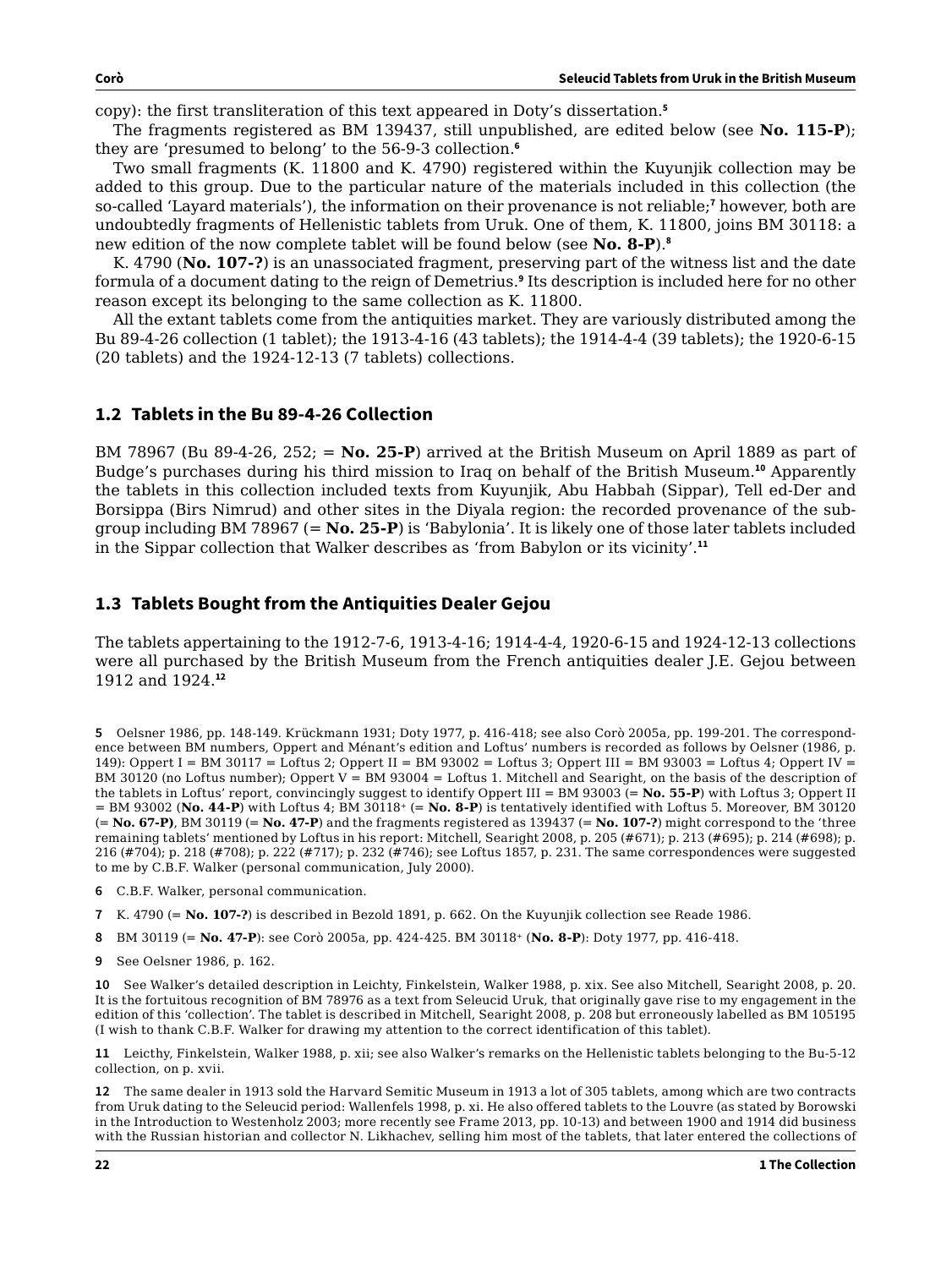With the exception of nos. 1-44 in the 1913-4-16 collection and of nos. 1-35 in the 1920-6-15 collection, which are explicitly said to come from Warka, there is no indication of the exact provenance of these tablets, that are generally considered to come from 'Babylonia'.**<sup>13</sup>**

#### 1.3.1 Tablets in the 1912-7-6 Collection

BM 104805 (= **No. 7-P**) is the only tablet in the 1912-7-6 collection dating to the Hellenistic period. Other items registered within the same date-number group are mainly tablets of the Ur III or OB / OAkk. periods.

#### 1.3.2 Tablets in the 1913-4-16 Collection

Tablets from Hellenistic Uruk belonging to the date-number group 1913-4-16 number 43 in total. They include 40 tablets with running numbers between 1 and 41 (i.e. BM 105169 to 105209, except for BM 105195 that is not from Uruk);**<sup>14</sup>** no. 45 (BM 105213 = **No. 116-ADM**) and nos. 63 and 64 (BM 105231= **No. 117-ADM** and BM 105232 = **No. 118-ADM**).

Nos. 42-44 and 46 in the sequence (i.e., BM 105210-105212 and 105214), dating to Alexander IV, are already published texts from Larsa that will not be dealt with here.**<sup>15</sup>**

Nos. 45, 63 and 64 are atypical texts, of administrative nature that can, however, be assigned to Seleucid Uruk on the basis of the onomastics of the individuals mentioned in them (see details under **No. 116-ADM**; **No. 117-ADM** and **No. 118-ADM**, below).**<sup>16</sup>**

The extant running numbers in this group, including more than three thousand items, date mainly to the Old Babylonian and Ur III periods.

#### 1.3.3 Tablets in the 1914-4-4 Collection

Three main different groups of tablets from Seleucid Uruk are registered within the 1914-4-4 datenumber collection.

The first group includes running numbers from 1 to 31 (also registered as BM 109935 to 109965):**<sup>17</sup>** both a tablet registered as 1914-4-04 23 and one registered as 23A (BM 109957 = **No. 38-P** and BM 109957A = **No. 15-AL**, respectively) belong in this group; moreover, 1914-4-04 31 is followed by a 31A (i.e. BM 109965 = **No. 41-P** and BM 109965A): this last figure was attributed in 1976 to fragments that were later joined (in 1983) to BM 109964 (= **No. 81-RE**). Thus, the total number of complete tablets adds up to 32. A second group in this collection consists of nos. 34-36 and no. 39 (corresponding to BM 109968–109970 and 109973 = **Nos. 39-P; 46-RE; 72-P and 70-P**); a third

**15** They are published in Joannès 2001, pp. 249-264.

**16** BM 105232, originally believed to be a fake, is part of the small group of tablets that form the administrative file from Hellenistic Uruk. I wish to thank J. Monerie for drawing this tablet to my attention. According to the online catalogue of the British Museum the tablet comes from Senkereh (Larsa): onomastics, however, clearly point to Uruk.

**17** These are **Nos. 61-P**; **22-P**; **36-RE**; **32-RE**; **49-P**; **54-P**; **4-P**; **48-P**; **71-P**; **94-P**; **63-RE**; **31-P**; **80-RE**; **59-RE**; **82-P**; 33-RE; 12-ALP; 16-AL; 114-P; 10-P; 87-P; 9-P; 38-P; 15-AL; 88-P; 34-P; 30-P; 21-RE; 65-RE; 2-P; 81-RE; 41-P.

the State Hermitage Museum in St. Petersburg (Damerow, Koslova 2003, § 3; Frame 2013, p. 11). Some of the tablets housed at Yale also came via the antiquities market: for a connection between the antiquities dealer Gejou and the activities of J.P. Morgan, J.B. Nies and A.T. Clay as collectors of cuneiform tablets between 1910 and 1920, see Kuklick 1996, pp. 107-108 and more recently Frame 2013, p. 11. It is clear that Gejou was one of the major suppliers of cuneiform tablets to the European and American collections until 1939. For a detailed profile of his activities see Frame 2013, § 2.2.

**<sup>13</sup>** Mitchell, Searight 2008, p. 21.

**<sup>14</sup>** These are identified here as **Nos. 60-RE**; **28-P**; **113-RE**; **45-RE**; **79-RE**; **83-P**; **108-RE**; **42-RE**; **58-RE**; **40-P**; **5-P**; 24-P; 90-P; 93-RE; 14-RE; 62-P; 77-P; 89-P; 85-P; 18-P; 13-P; 51-P; 84-P; 17-AL; 52-P; 78-P; 29-P; 53-P; 6-RE; 20-P; **3-RE**; **69-P**; **23-P**; **19-P**; **56-P**; **68-P**; **76-P**; **73-P**; **64-P**.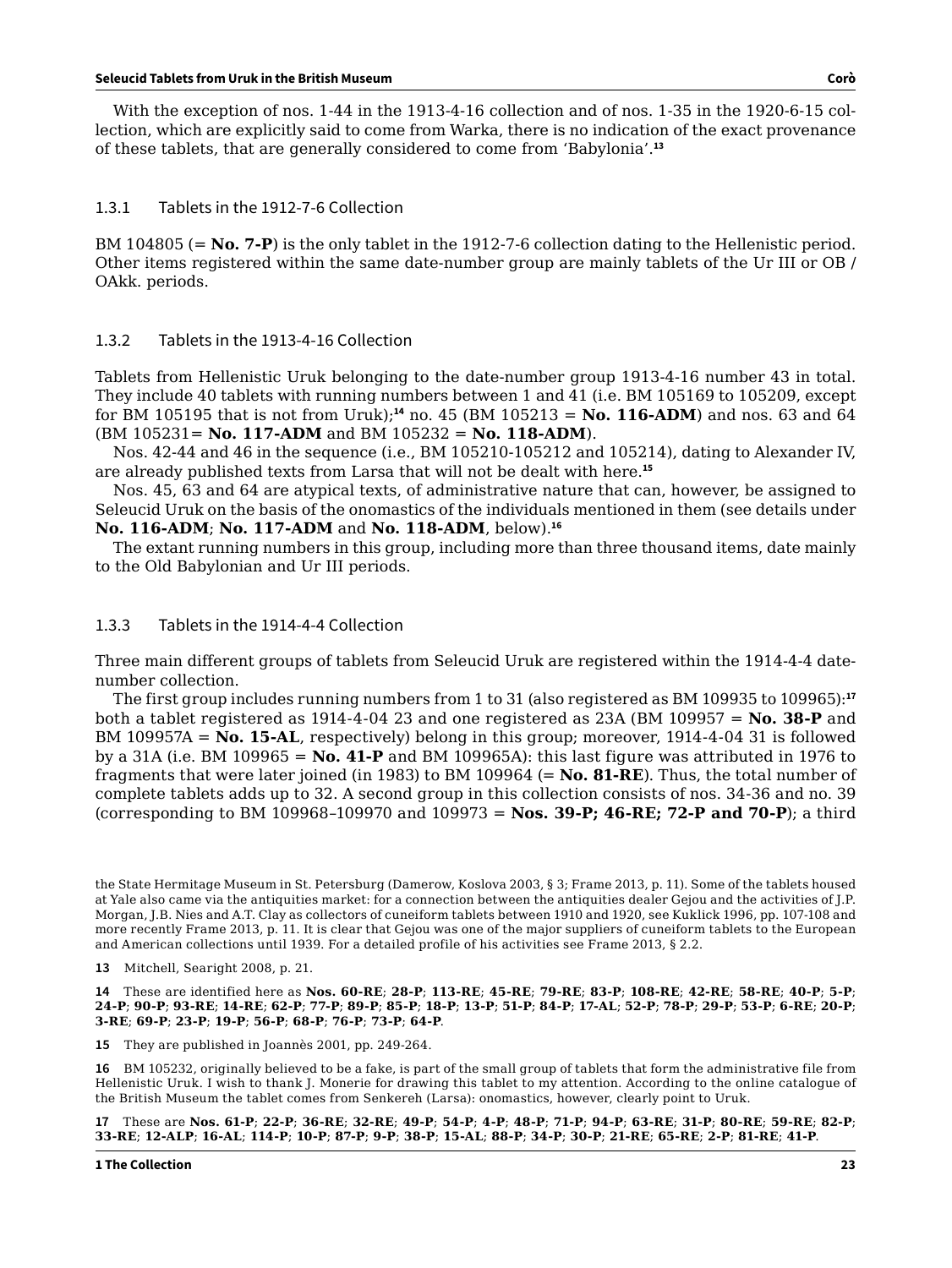includes nos. 41, 42 and 51 (i.e., BM 109975, 109976 and 109985 = **Nos. 1-S; 91-P and 11-P**).**<sup>18</sup>** In total, the tablets from Uruk dating to the Hellenistic period that entered the British Museum in April 1914 are 39.

1.3.4 Tablets in the 1920-3-13 Collection

Only one of our tablets belongs to this collection, registered as no. 17 (1920-3-13, 17, corresponding to BM 114361 = **No. 117-ADM**). It came to the British Museum through Gejou and was apparently bought in Kayseri. Its atypical format makes it difficult to ascribe it to the collection from Hellenistic Uruk; however, prosopography clearly speaks in favour of such an attribution (see below for the details).

## 1.3.5 Tablets in the 1920-6-15 Collection

Twenty tablets in the 1920-6-15 collection, with numbers 2-20 (corresponding to BM numbers from 114406 to 114424),**<sup>19</sup>** belong to the Hellenistic Uruk file. Following numbers in the collection date to different periods.

## 1.3.6 Tablets in the 1924-12-13 Collection

This is the latest date-number group acquired by the British Museum that includes tablets from Hellenistic Uruk: they bear registration numbers from 1 to 8 (i.e., 1924-12-13, 1-8, corresponding to BM numbers from 116687 to 116694).**<sup>20</sup>** BM 116688 (no. 2 in the date-number sequence), while written in Uruk, dates to the Achaemenid period and is thus not treated here.

# **1.4 Synthesis**

A summary of the collections and pertinent tablets is offered in Table 1, below.

| Date number (running numbers) | <b>BM</b> numbers                | Tot.            |
|-------------------------------|----------------------------------|-----------------|
| 1856-9-3 (1513-1520)          | BM 30117-30120;                  | 8 (incl. frgs.) |
|                               | BM 93002-93004;                  |                 |
|                               | BM 139437 (frgs.)                |                 |
| Bu 89-4-26 (252)              | BM 78967                         |                 |
| 1912-7-6 (69)                 | BM 104805                        |                 |
| 1913-4-16 (1-41; 45; 63-64)   | BM 105169-105194; 105196-105209; | 43              |
|                               | BM 105213;                       |                 |
|                               | BM 105231-105232                 |                 |

Table 1. Tablets from Hellenistic Uruk in the British Museum: distribution within the collections

**18** BM 109966, 109971, 109972, 109977, and 109978 date to the Achaemenid period and while associated with Hellenistic texts in the numerical sequence, are not included here (among them, BM 109977 originates from Larsa, not from Uruk). BM 109974, dated to the fourth year of Antigonus, was published by Stolper (1993, p. 86). On the Late Achaemenid tablets from Uruk and Larsa see Hackl 2017.

**19** These are edited below under **Nos. 109-P**; **57-RE**; **96-RE**; **86-RE**; **103-RE**; **95-RE**; **111-M**; **74-RE**; **99-RE**; **97-RE**; **105-RE**; **75-RE**; **102-RE**; **100-RE**; **110-P**; **27-RE**; **112-P**; **101-RE**; **104-RE**.

**20** The tablets correspond to **26-P**; **43-P**; **66-P**; **50-P**; **98-P**; **92-RE**; **37-RE**.